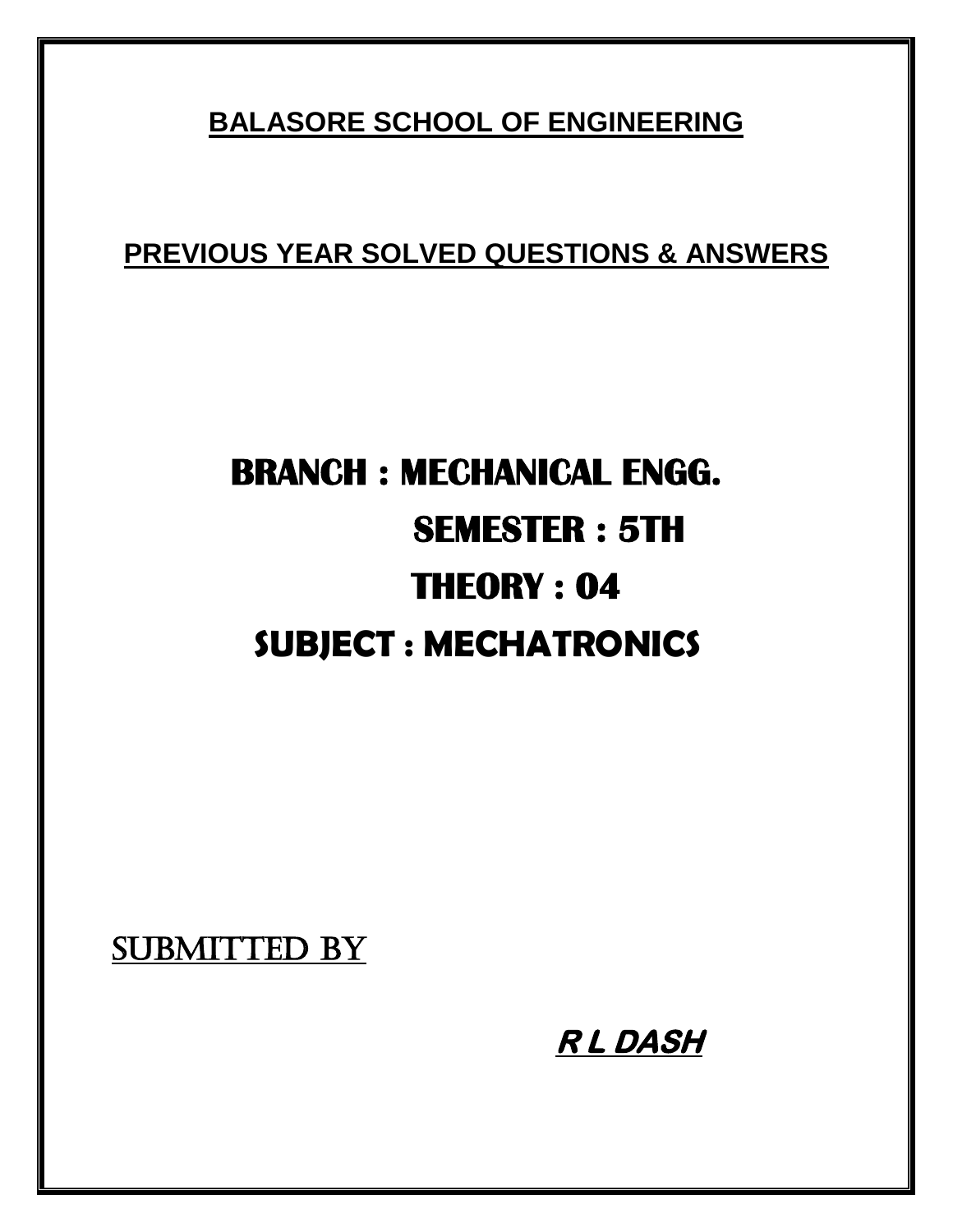# **MECHATRONICS**

#### **Q /Define mechatronics ?**

**•** The word, mechatronics is composed of **mecha** from mechanics and **tronics** from electronics. Mechatronics is the combination of mechanical and electrical engineering, computer science, and information technology, which includes the use of control systems as well as numerical methods to design products with built-in intelligence.



- The term Mechatronics invented by Tetsuro Mori a senior japanese Engineer in 1969.
- Examples of mechatronic systems are robots, digitally controlled combustion engines, machine tools with self-adaptive tools, contact-free magnetic bearings, automated guided vehicles, etc.

#### **Q/write Advantages & disadvantages of Mechatronics ?**

#### **Advantages of Mechatronics system**

- It is cost effective and it can produce high quality products.
- Production of parts and products of international standards gives better reputation and return.
- It serves effectively for high dimensional accuracy requirements.
- It provides high degree of flexibility to modify or redesign the systems.
- It provides excellent performance characteristics.
- It Results in automation in production, assembly and quality control.
- Mechatronic systems provide the increased productivity in manufacturing organization.
- Reconfiguration feature by pre supplied programs facilitate the low volume production.
- It provides higher level of flexibility required for small product cycles.
- It provides the possibility of remote controlling as well as centralized monitoring and control. .
- It has greater extend of machine utilization.
- Higher life is expected by proper maintenance and timely diagnosis of the fault.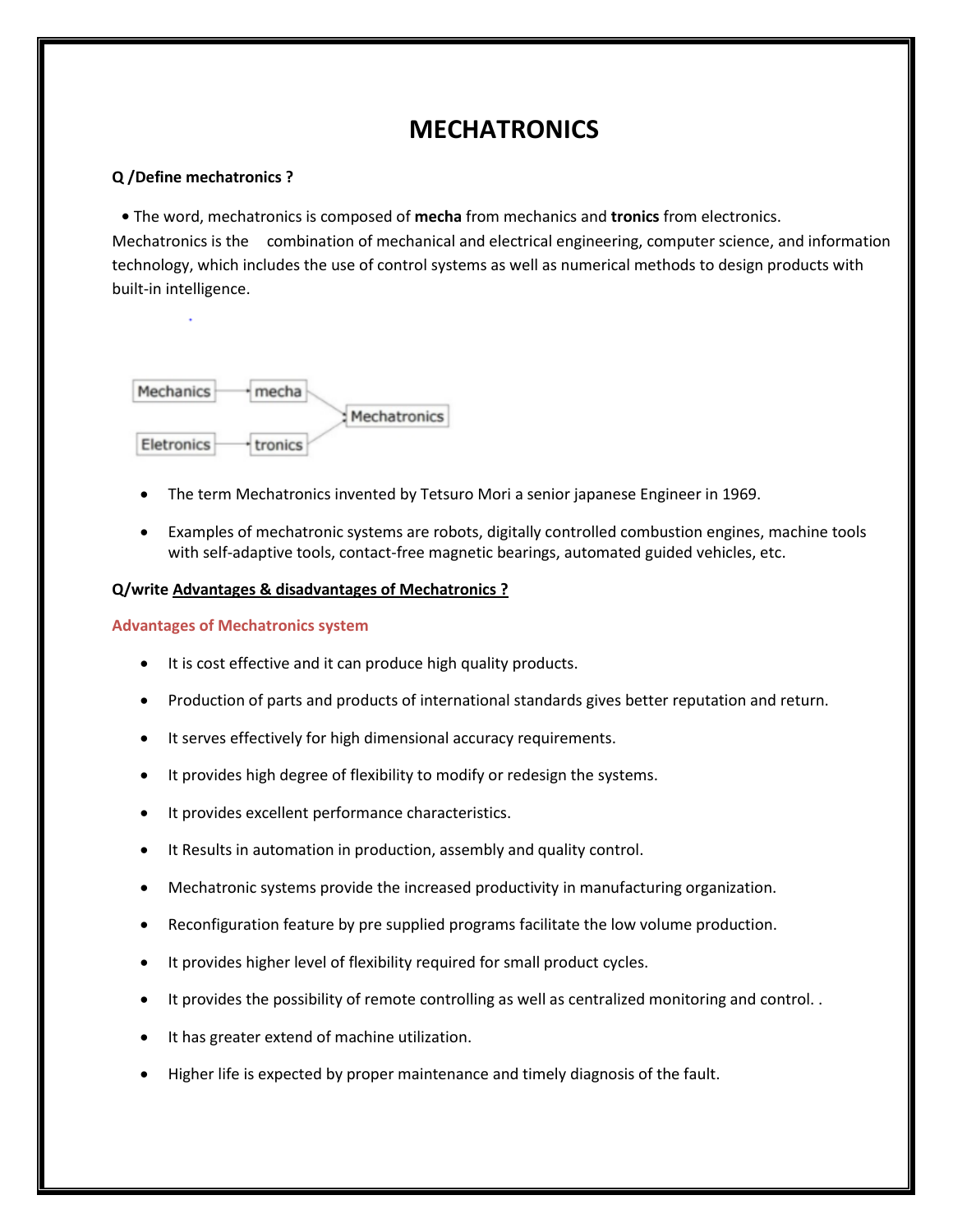#### **Disadvantages Of Mechatronics System**

- The initial cost is high.
- Maintenance and repair may workout costly.
- Multi-disciplinary engineering background is required to design and implementation.
- It needs highly trained workers to operate.
- Techno-economic estimation has to be done carefully in the selection of mechatronic system.

It has complexity in identification and correction of problems in the systems.

#### **Q/write Application of Mechatronics?**

Mechatronics is widely used in your day-to-day life. It is used in appliances like washing machines and dishwashers. It's also used in measuring devices like testing of sensors, and calibration devices. Moreover, its uses in automatic air conditioning systems, automatic door systems, and security systems improve the quality of life as well as the security of secure facilities. Also Mechatronics is used in manufacturing, health care, space exploration, and in tools that make our lives easier on a day-to-day basis. Mechatronics is the broad term for integrating mechanical, telecommunication, and computer engineering, frequently using microcontrollers.

You might be wondering about how exactly mechatronics is applied in advanced manufacturing. Here are some good examples:

**Production line automation:** A manufacturing setting is designed as a chain process whereby one stage leads to the next. Most such systems use belts to move products and materials during the process. Mechatronics makes it possible to automate the process by incorporating devices like barcode readers, imaging and sound processors along the line.

For example, a packaged product can have its manufacture and expiry dates stamped in and recorded while on the belt.

**Measuring devices:** A manufacturing process is only good if the end products come out in the right shapes, sizes, weight, and quality. In that case, installing intelligent sensors, testing and calibration systems at the required points goes a long way in ensuring that. All this falls within the realm of mechatronics.

**Control systems:** In any effective manufacturing line, there must be measures put in place to ensure that the installation operates at its optimum level. That makes dealing with factors like pressure and temperature a priority. Thanks to mechatronics, this can be done very easily through sensors and response mechanisms that work to monitor and maintain the desired operating conditions. For example, a sensor can trigger the turn on of the cooling system when the temperature builds to a certain degree.

#### **Q/write Scope of Mechatronics in Industrial Sector ?**

The course aims to produce students who can design and develop smart machines and use their multidisciplinary skills to meet growing demands of an industry. Mechatronics Engineering is offered with an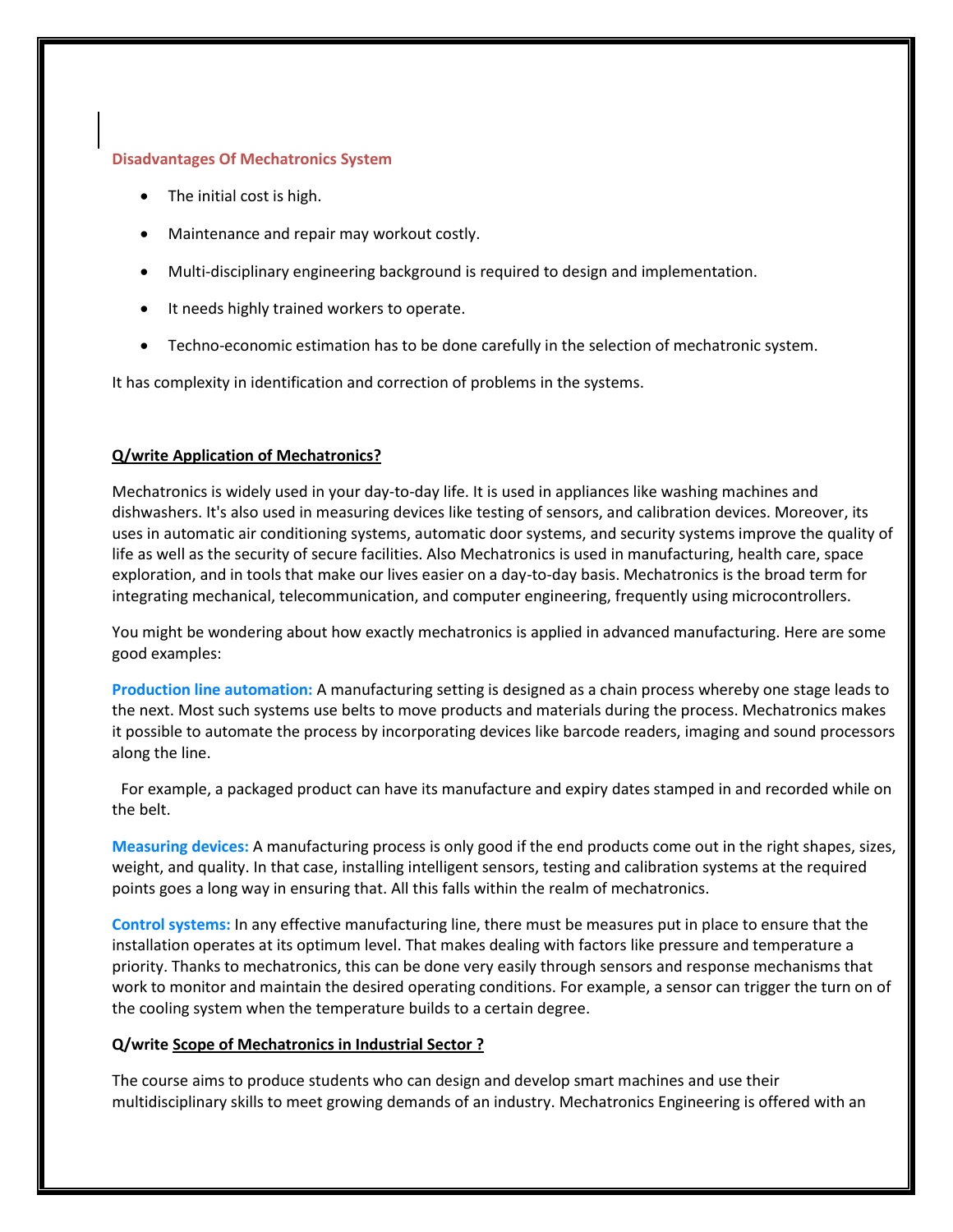integrated curriculum to provide a broad-based education in the basic principles of electrical, electronics, mechanical, control, instrumentation and computer engineering. Broad range of topic covered include: Design of machine elements, Analog and Digital system Design, Signal Processing, Measurements, Material Science,Mechanical Vibration, Kinematics of Machinery, PLC Programming, Control Systems,Microcontrollers, Hydraulic and Pneumatic Systems, Industrial Robotics, Embedded Systems,Nanotechnology and Computer Integrated Manufacturing.



Fig. 1: Top 5 industries hiring mechatronic professionals (Data Courtesy: TimesJobs.com)

Fig. 2: Top 5 geographical locations hiring mechatronic professionals (Data Courtesy: TimesJobs.com)



#### **Q/what are the Components of a Mechatronics System?**

Physically, a mechatronic system is composed of four prime components. They are sensors, actuators, controllers and mechanical components.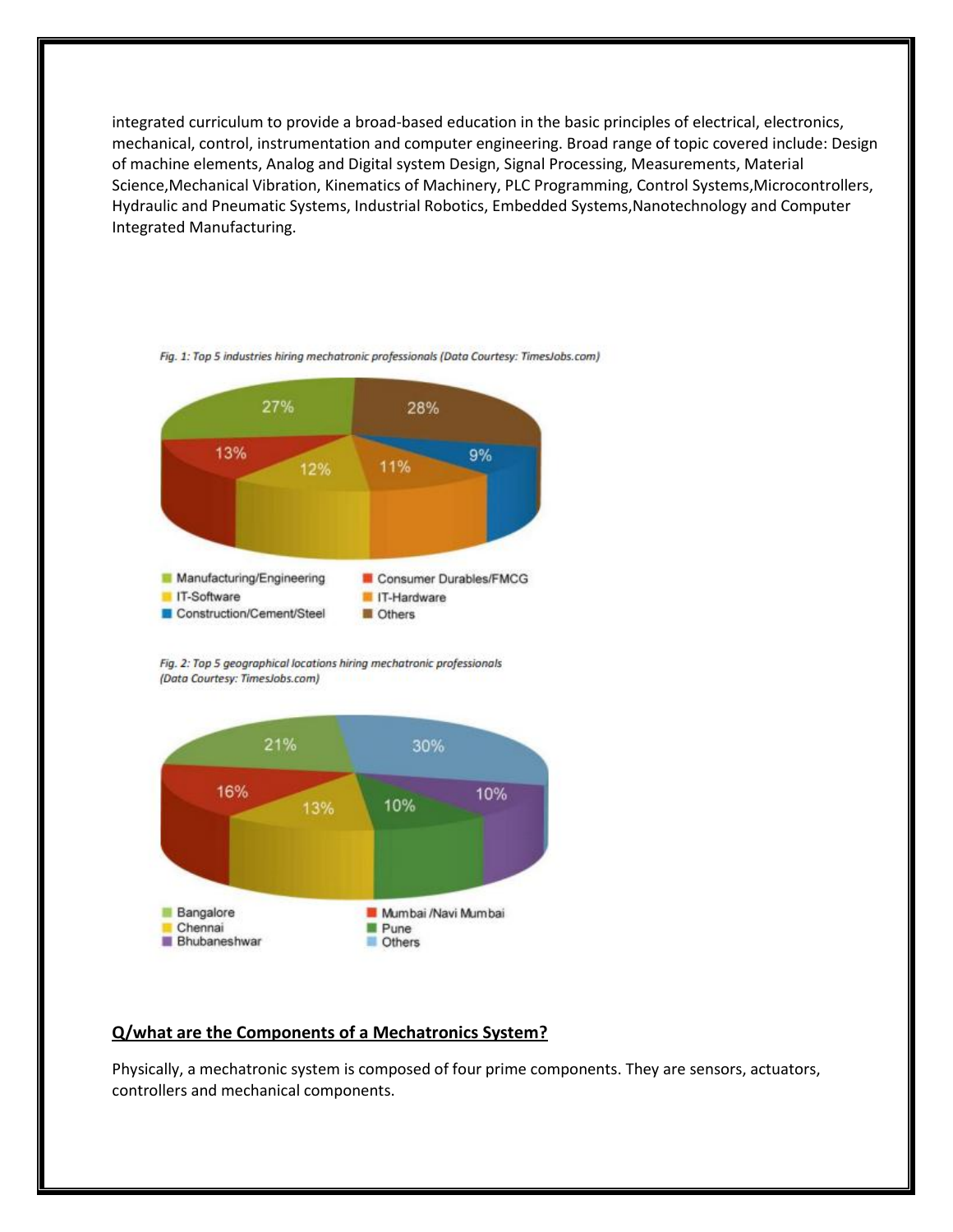#### **Basic Components :**

- Sensors.
- Actuators (Hydraulics, Phnumetics)
- PLC, Micro controllers.
- Electrical Motors.
- Mechanical Couplings, Assembly & Gears.
- Control Panel.



## **Q/what is the Importance of mechatronics in automation ?**

Automation is the technique of making an apparatus, a process, or a system operate automatically. Automation, in the machine tools has reduced the human involvement in the machine operation and improved the process efficiency and product quality. Therefore it is important to study the principles of mechatronics and to learn how to apply them in the automation of a manufacturing system.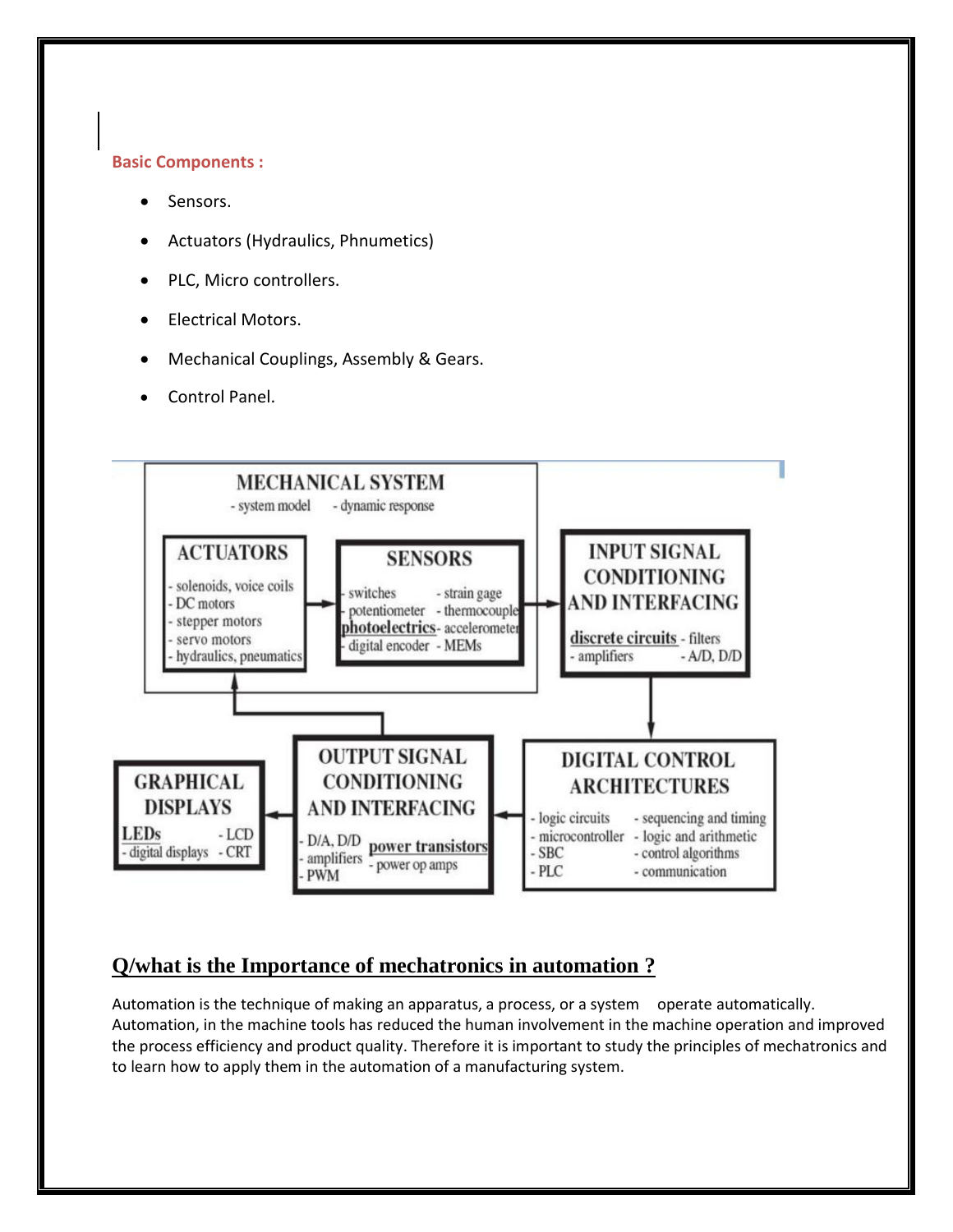# 2.0 **SENSORS AND TRANSDUCERS**

#### **Q/Define Transducers ?**

The device which converts the one form of energy into another is known as the transducer. The process of conversion is known as transduction. The conversion is done by sensing and transducing the physical quantities like temperature, pressure, sound, etc. The electrical transducer converts the mechanical energy into an electric signal.

#### **Q/ Classify Transducers ?**

There are many principles on which a transducer can work like resistive, inductive, capacitive etc. So Transducer can be categorized on the basis of four thoughts. On the basis of transduction form it`s used, we can go further.

- 1. Primary and secondary type
- 2. Analog and digital type
- 3. Active and passive type
- 4. Transducer and Inverse type **1.Primary and secondary type**

**Q/what is primary transducer?**– The transducer consists the mechanical as well as the electrical devices. The mechanical devices of the transducer change the physical input quantities into a mechanical signal. This mechanical device is known as the primary transducers.

**Q/What is Secondary Transducer?** – The secondary transducer converts the mechanical signal into an electrical signal. The magnitude of the output signal depends on the input mechanical signal.

**Q/what isAnalog Transducer** ?– The Analog transducer changes the input quantity into a continuous function. The strain gauge, L.V.D.T, thermocouple, [thermistor](https://circuitglobe.com/thermistor.html) are the examples of the analogue transducer.

**Q/what isDigital Transducer** ? – These transducers convert an input quantity into a digital signal or in the form of the pulse. The digital signals work on high or low power.

**Q/what is active andPassive Transducer** ?– The transducer which requires the power from an external supply source is known as the passive transducer. They are also known as the external power transducer. The capacitive, resistive and inductive transducers are the example of the passive transducer.

**Active Transducer** – The transducer which does not require the external power source is known as the active transducer. Such type of transducer develops theirs owns voltage or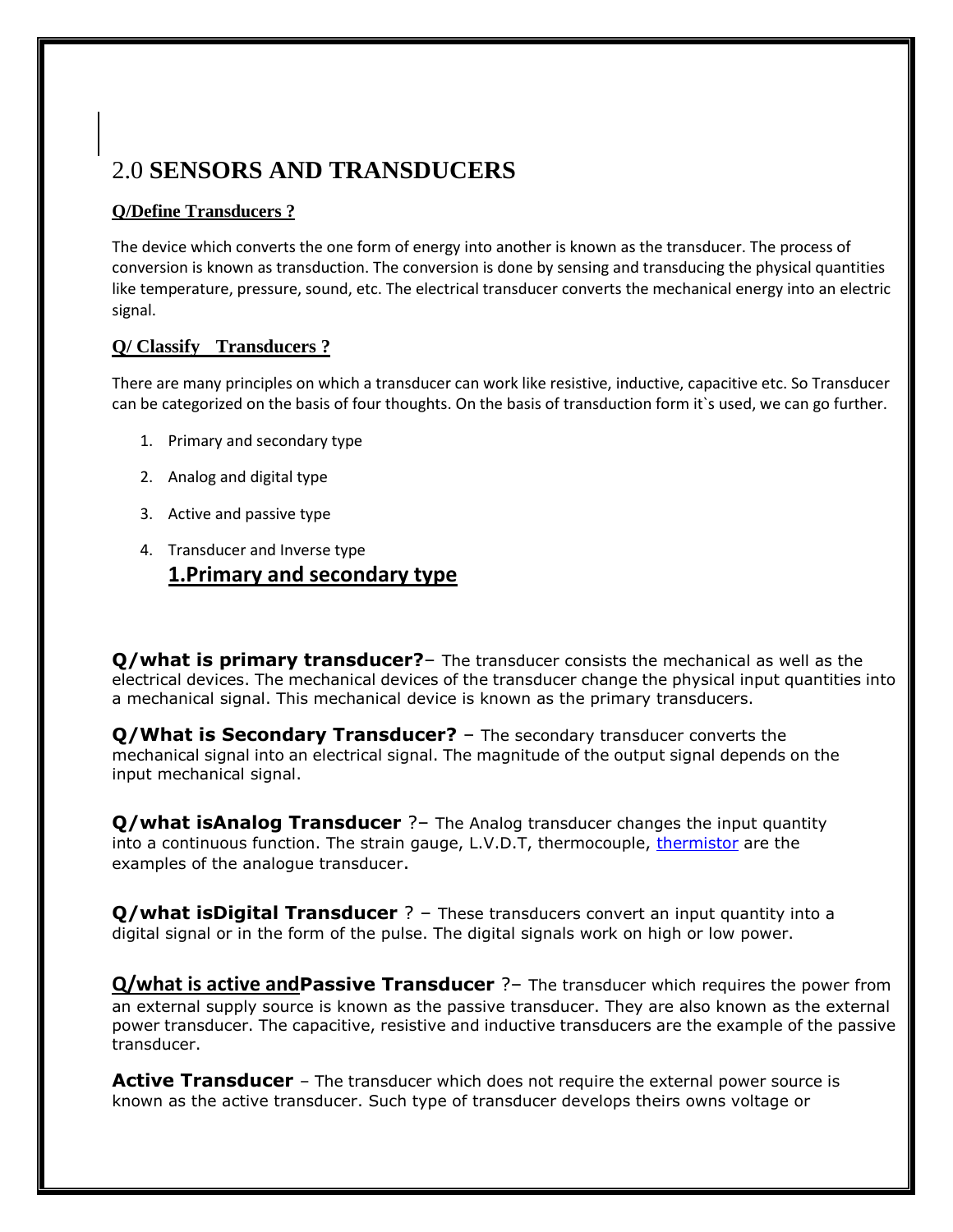current, hence known as a self-generating transducer. The output signal is obtained from the physical input quantity.

**Q/what is Inverse Transducer** ?– The transducer which converts the electric quantity into a physical quantity, such type of transducers is known as the inverse transducer. The transducer has high electrical input and low non-electrical output.

## **Q/what is Electromechanical Transducers?**

A transducer for receiving waves from an electric system and delivering waves to a mechanical system, or vice versa. Is known as electromagnetic transducer**.** Many of the transducers used in everyday life operate in both directions, such as the speakerphone .

# **Q/define Displacement &Positions Sensors?**

A **sensor** is a device that detects and responds to some type of input from the physical environment. The specific input could be light, heat, motion.

A **displacement sensor** is used to measure travel range between where an object is and a reference position. **Displacement sensors** can be used for dimension measurement to determine an object's height, thickness, and width in addition to travel range.

**Position Sensors** detect the position of something which means that they are referenced either to or from some fixed point or position.

# **Q/define Velocity, motion, force and pressure sensors?**

**Velocity Sensors-** A velocity or speed sensor measures consecutive position measurements at known intervals and computes the time rate of change in the position values.

**Force Sensor-** A Force Sensor is a sensor that helps in measuring the amount of force applied to an object

**Motion Sensor-** A motion detector is an electrical device that utilizes a sensor to detect nearby motion.

**Pressure Sensor-** A pressure sensor is a device for pressure measurement of gases or liquids.

#### **Q/define Temperature and light sensors?**

**Temperature Sensors** measure the amount of heat energy or even coldness that is generated by an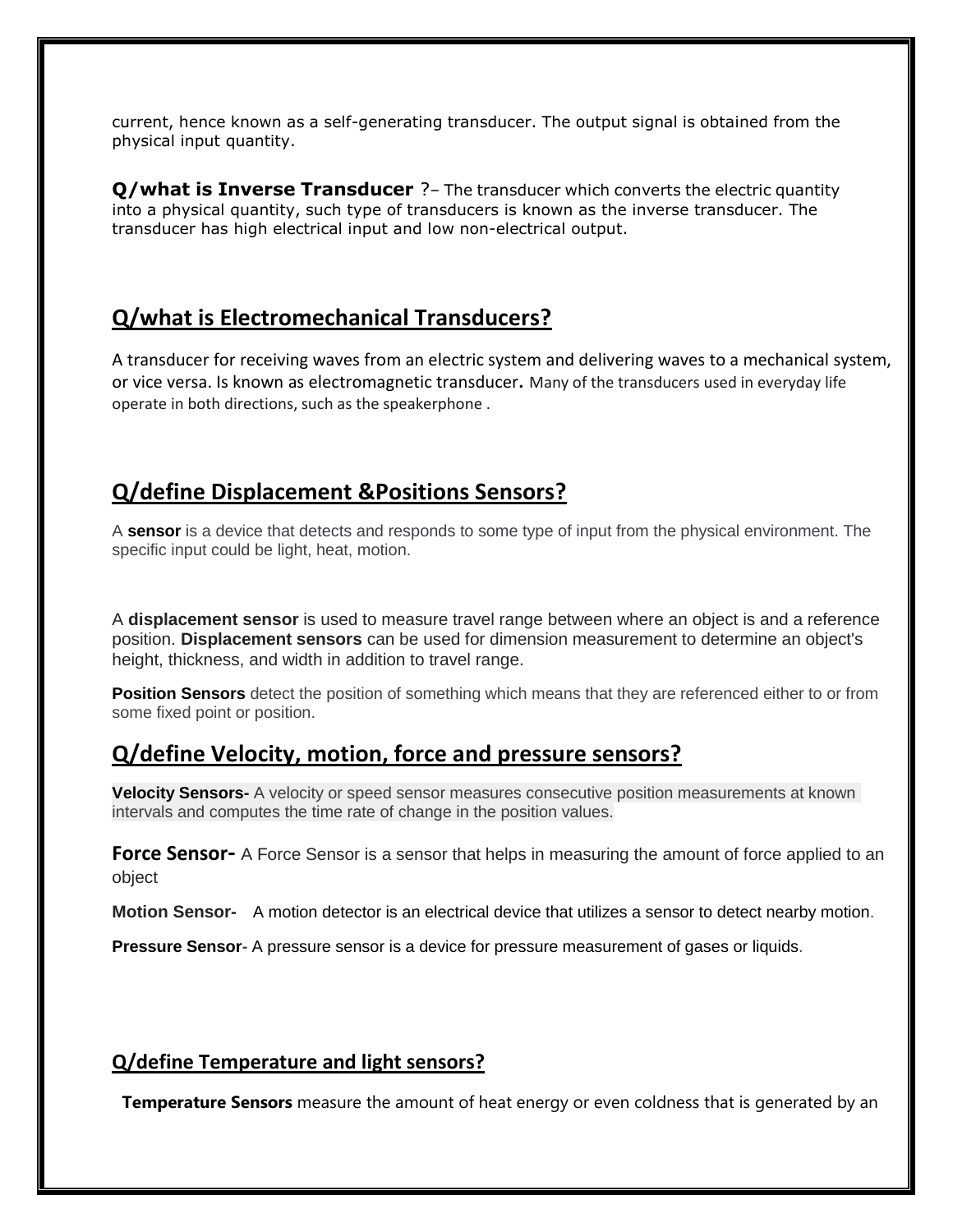object or system, allowing us to "sense" or detect any physical change to that temperature producing either an analogue or digital output.

**Light sensor** is a passive device that converts the **light** energy into an electrical signal output. **Light sensors** are more commonly known as Photoelectric Devices or Photo **Sensors** because they convert **light** energy (photons) into electronic signal (electrons).

# **3.2 Electrical Actuator**

#### **3.2.1 Switches and relay**

The main difference between **Relay** and **Switch** is that the **Relay** is a electrically operated **switch** and **Switch** is a electrical component that can break an electrical circuit. Many **relays** use an electromagnet to mechanically operate a **switch.**

**What is electromagnet -** A coil of wire that becomes a temporary magnet when electricity flows through it. Because electromagnet is made up of insulated copper **wire** wrapped around soft iron, which allows **current** to **flow** in it and at that moment iron gains it **magnetic** properties and when the **current** is switched off, then there will be no **flow** of **current** and hence iron loses its property.

## **3.2.2 Solenoid**

The **solenoid** simply **works** on the principle of "electromagnetism". When the current flow through the coil magnetic field is generated in it, if you place a metal core inside the coil the magnetic lines of flux is concentrated on the core which increases the induction of the coil as compared to the air core.



Like all magnets, the magnetic field of an activated solenoid has positive and negative poles that will attract or repel material sensitive to magnets. In a solenoid, the electromagnetic field causes the piston to either. Move backward or forward, which is how motion is created by a solenoid coil.

# **3.2.3 D.C Motors**

A direct current (DC) motor is a type of electric machine that converts electrical energy into mechanical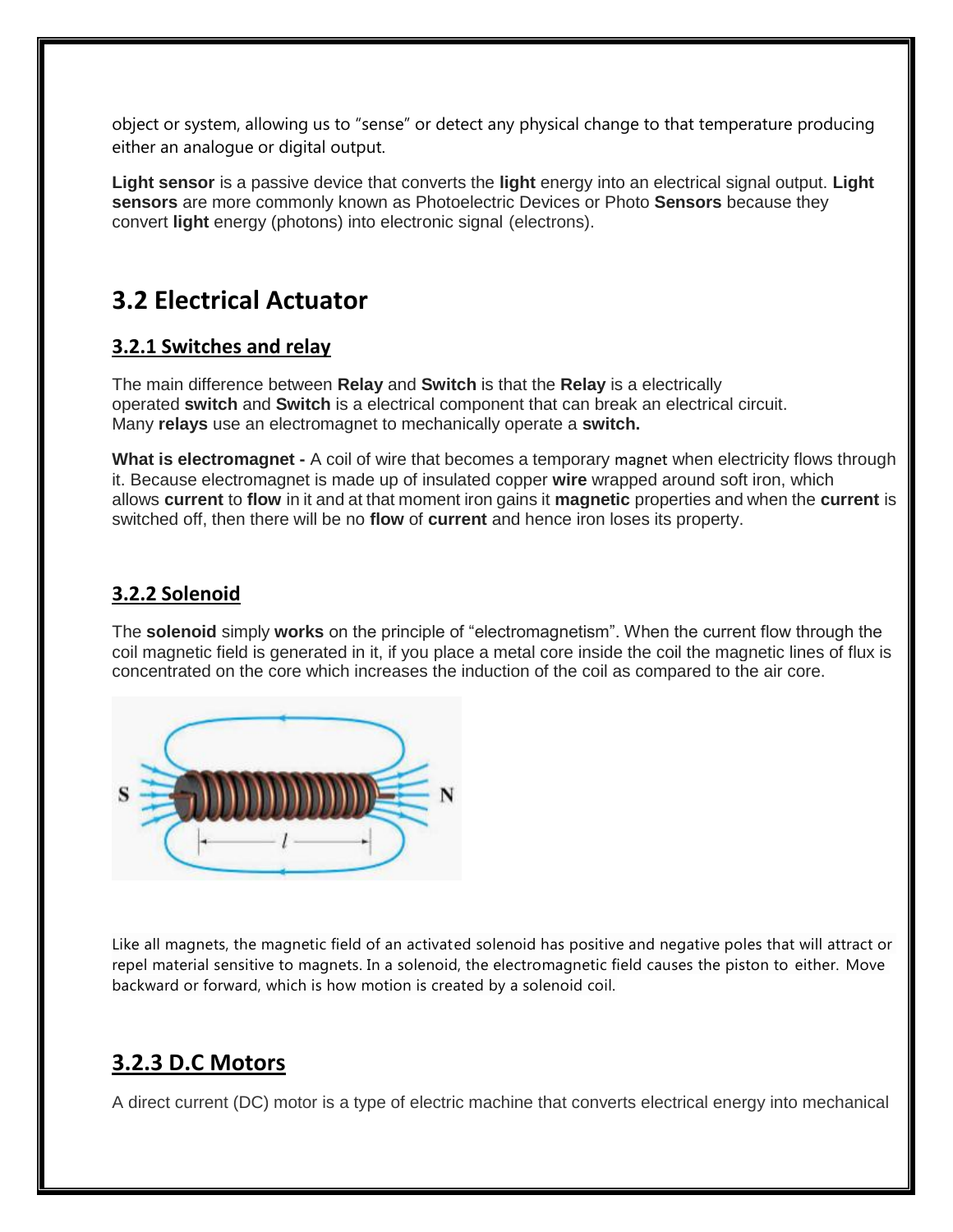energy. DC motors take electrical power through direct current, and convert this energy into mechanical rotation.

Whenever a current carrying conductor comes under a magnetic field, there will be a force acting on the conductor. The direction of this force can be found using Fleming's Left Hand Rule

#### **Working Function-**

A simple DC motor uses a stationary set of magnets in the stator, and a coil of wire with a current running through it to generate an electromagnetic field aligned with the center of the coil. One or more windings of insulated wire are wrapped around the core of the motor to concentrate the magnetic field.

The windings of insulated wire are connected to a commutator (a rotary electrical switch), that applies an electrical current to the windings. The commutator allows each armature coil to be energised in turn, creating a steady rotating force (known as torque).

# **3.2.4 A.C Motors**

An AC motor is an electric motor driven by an alternating current. The two basic parts of an AC motor are the stator (the stationary outer drum) and the rotor; the rotating inner portion of the motor which is attached to (and drives) the motor shaft. Both the stator and the rotor produce rotating magnetic fields. In the windings of the stator, this rotating field is provided inherently by the sinusoidal nature of alternating current. In the rotor, the magnetic field is created by permanent magnets, reluctance saliency, or by additional electrical windings.

## **3.2.5 Stepper Motors**

A stepper motor is an electromechanical device it converts electrical power into mechanical power. Also, it is a brushless, synchronous electric motor that can divide a full rotation into an expansive number of steps.

 The stepper motor uses the theory of operation for magnets to make the motor shaft turn a precise distance when a pulse of electricity is provided. The stator has eight poles, and the rotor has six poles. The rotor will require 24 pulses of electricity to move the 24 steps to make one complete revolution Another way to say this is that the rotor will move precisely 15° for each pulse of electricity that the motor receives.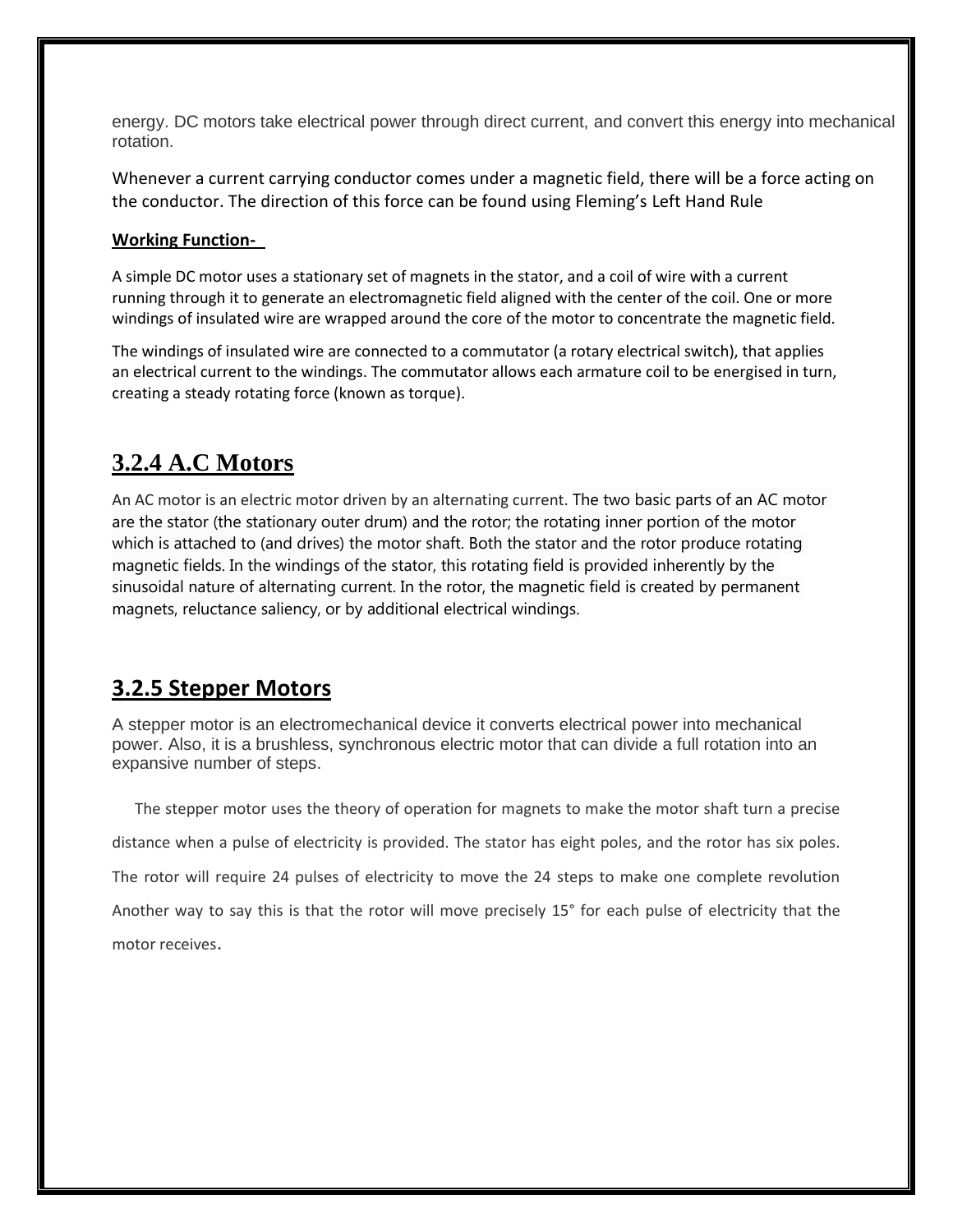

# **3.2.6 Specification and control of stepper motors**

#### **Specification**

| <b>Step angle:</b>    | 1.8° full step / 0.9° half-step |
|-----------------------|---------------------------------|
| Phase/Windings:       | 4/2                             |
| Voltage & Current:    | 12V at 400 mA                   |
| Resistance per Phase: | 30 ohms                         |

**Stepper motors** are **DC motors** that move in discrete steps. They have multiple coils that are organized in groups called "phases". By energizing each phase in sequence, the **motor** will rotate, one **step** at a time. With a computer controlled **stepping** you can achieve very precise positioning and/or speed **control**.

# **3.2.7 Servo Motors D.C & A.C**

**Servo Motor -** Servo implies an error sensing feedback control which is utilized to correct the performance of a system.

Servo Motor consists of a DC Motor, a Gear system, a position sensor, and a control circuit. [The](https://www.elprocus.com/battery-charger-timer-tips/)  [DC motors get powered from a battery and run at high speed and low torque](https://www.elprocus.com/battery-charger-timer-tips/). The Gear and shaft assembly connected to the DC motors lower this speed into sufficient speed and higher torque. The position sensor senses the position of the shaft from its definite position and feeds the information to the control circuit. The control circuit accordingly decodes the signals from the position sensor and compares the actual position of the motors with the desired position and accordingly controls the direction of rotation of the DC motor to get the required position.

Advantages: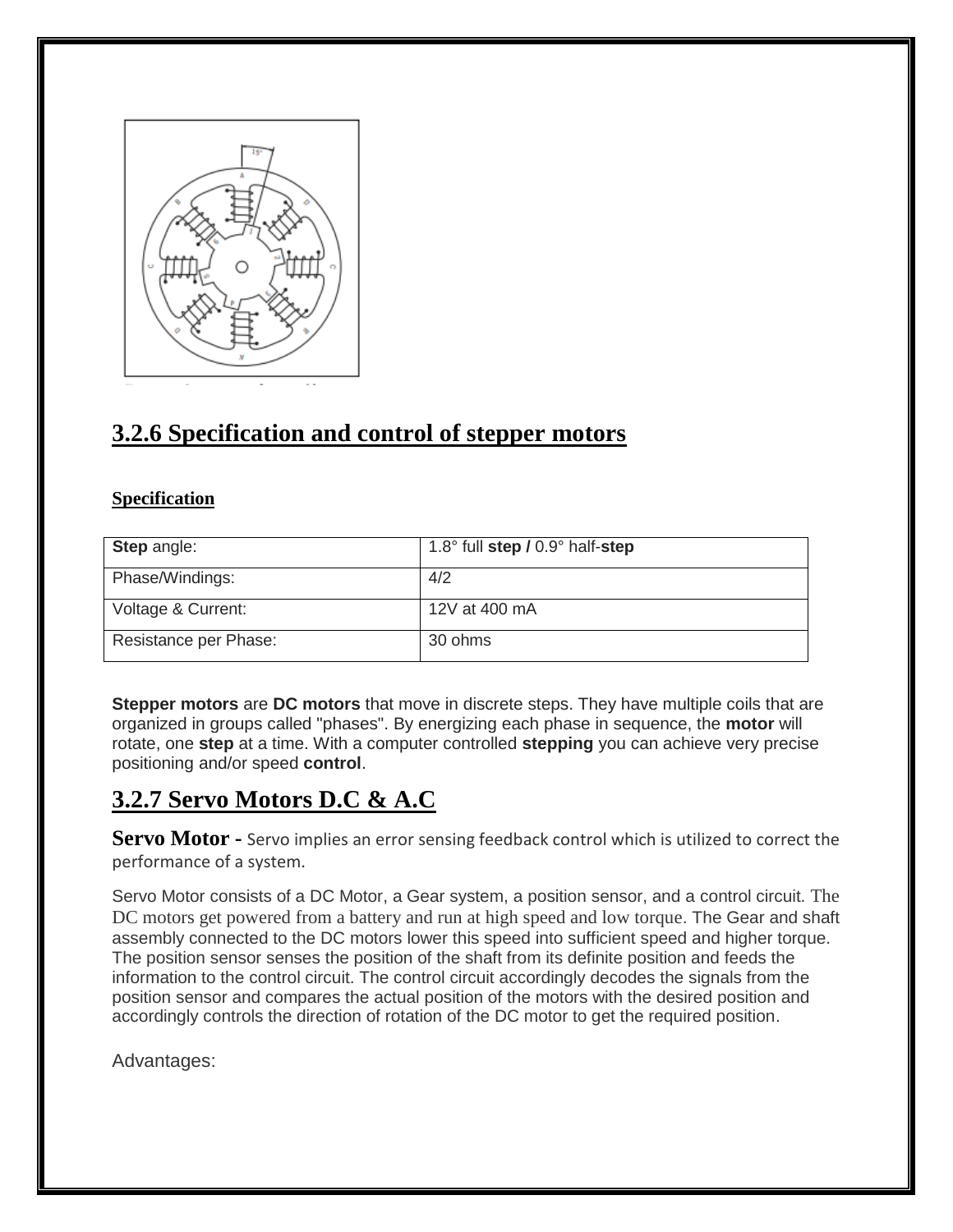- If a heavy load is placed on the motor, the driver will increase the current to the motor coil as it attempts to rotate the motor. There is no out-of-step condition.
- High-speed operation is possible.
- $\bullet$

#### **DC Servo Motor**

Generally, the DC servo motor includes a DC source separately in the field of the armature winding. The motor can be controlled either by managing the field current otherwise the armature current. The armature control has some benefits compare with field control. Similarly, field control has come benefits compare with armature control. The controlling of this motor can be done based on the application used. This motor offers a quick and accurate response to begin or end command signals because of the small armature inductive reactance. These motors are utilized in several devices and numerically controlled equipment.

#### **AC Servo Motor**

AC servo motor includes an encoder which is used by the controllers to give the feedback as well as closed loop control. AC motor can be located to high accuracy as well as controlled accurately as necessary for the applications. These motors have superior designs in order to achieve better torque. The AC servo motor applications mainly include in robotics, automation, CNC equipment, and many more applications**.**

## **4.0 PROGRAMMABLE LOGIC CONTROLLERS(PLC)**

**4.1 Introduction -** A PROGRAMMABLE LOGIC CONTROLLER (**PLC**) is an industrial computer control system that continuously monitors the state of input devices and makes decisions based upon a custom program to control the state of output devices.

Now you are given a task that when you turn ON the switch, the light should glow only after 30 seconds. With this hard-wired setup – we're stuck. The only way to achieve this is to completely rewire our circuit to add a timing relay.

Here is where a PLC comes into the picture, which doesn't require any additional wiring and hardware to make sure of a change. Rather it requires a simple change in code, programming the PLC to only turn on the light 30 seconds after the switch is turned ON. So, by using a PLC, it is easy to incorporate multiple inputs and outputs.

## **4.2 Advantages of PLC**

1. Very fast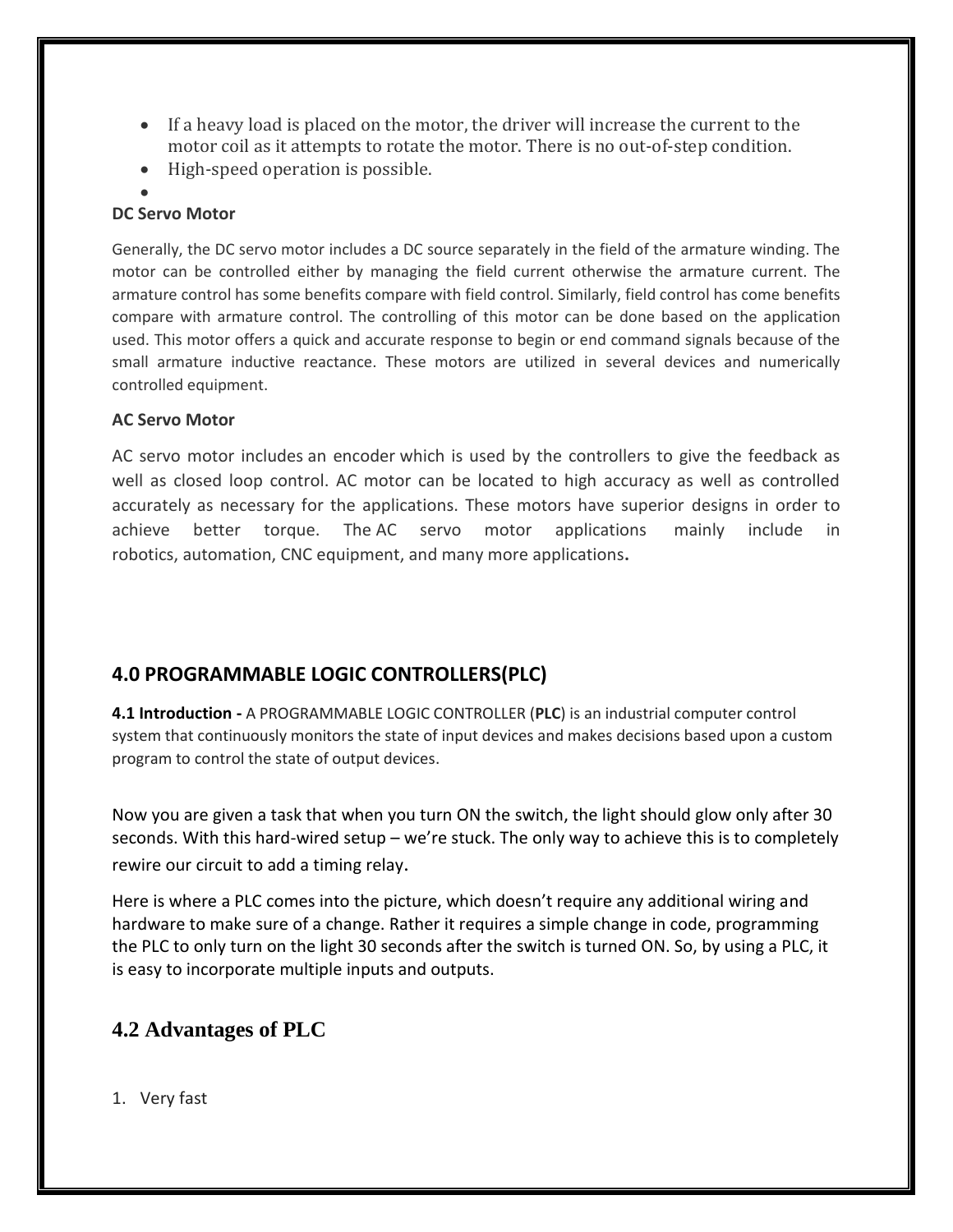- 2. Easy to change logic i.e. flexibility
- 3. Reliable due to absence of moving parts
- 4. Low power consumption
- 5. Easy maintenance due to modular assembly
- 6. Facilities in fault finding and diagnostic
- 7. Capable of handling of very complicated logic operations
- 8. Good documentation facilities
- 9. Easy to couple with the process computers
- 10. Analog signal handling and close loop control programming
- 11. Counter, timer and comparator can be programmed

# **4.3 Selection and uses of PLC**

Choosing a PLC or Controller for your Process is very important as it helps in Cost optimization. To determine the most suitable PLC to be used in the automation task, there are several basic considerations to be made:

- **Necessary input/output capacity**
- **Types of I/O required**
- **Size of memory required**
- Speed and power required of the CPU and instruction set
- **Manufacturer's support and backup**
- **They are user friendly and easy to operate**
- **They eliminate the need for hard-wired relay logic**
- Its input and output modules can be extended depending upon the requirements

# **4.4 Architecture basic internal structures**

A basic PLC system consists of the following sections:

 **Input/ Output Section**: The input section or input module consists of devices like sensors, switches, and many other real-world input sources. The input from the sources is connected to the PLC through the input connector rails. The output section or output module can be a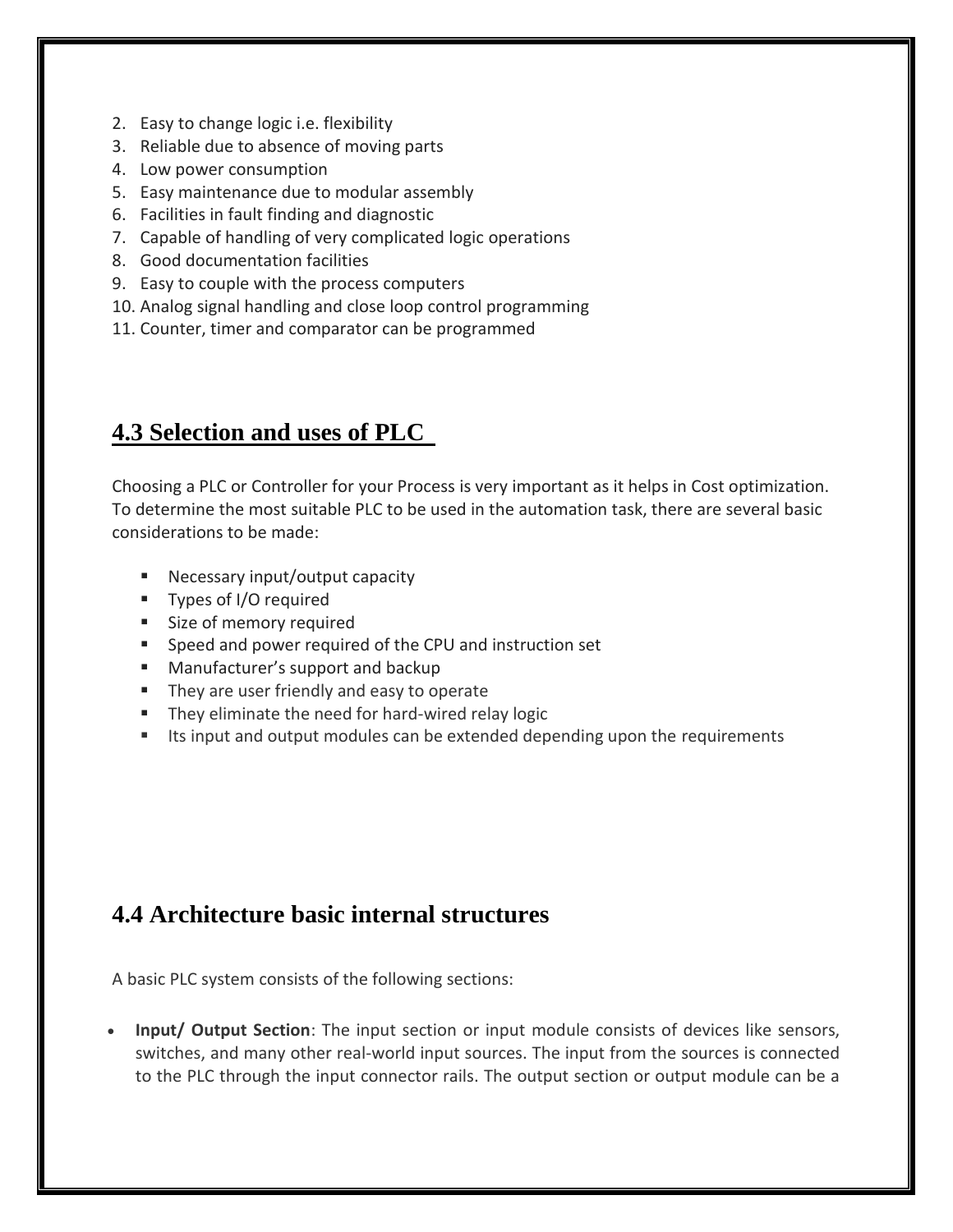motor or a solenoid or a lamp or a heater, whose functioning is controlled by varying the input signals.

- **CPU or Central Processing Unit**: It is the brain of the PLC. It can be a hexagonal or an octal microprocessor. It carries out all the processing related to the input signals in order to control the output signals based on the control program.
- **Programming Device**: It is the platform where the program or the control logic is written. It can be a handheld device or a laptop or a computer itself.
- **Power Supply**: It generally works on a power supply of about 24 V, used to power input and output devices.
- **Memory**: The memory is divided into two parts- The data memory and the program memory. The program information or the control logic is stored in the user memory or the program memory from where the CPU fetches the program instructions. The input and output signals and the timer and counter signals are stored in the input and output external image memory respectively.

## **Working of a PLC**

- The input sources convert the real-time analog electric signals to suitable digital electric signals and these signals are applied to the PLC through the connector rails.
- These input signals are stored in the PLC external image memory in locations known as bits. This is done by the CPU
- The control logic or the program instructions are written onto the programming device through symbols or through mnemonics and stored in the user memory.
- The CPU fetches these instructions from the user memory and executes the input signals by manipulating, computing, processing them to control the output devices.
- The execution results are then stored in the external image memory which controls the output drives.
- The CPU also keeps a check on the output signals and keeps updating the contents of the input image memory according to the changes in the output memory.
- The CPU also performs internal programming functions like setting and resetting of the timer, checking the user memory.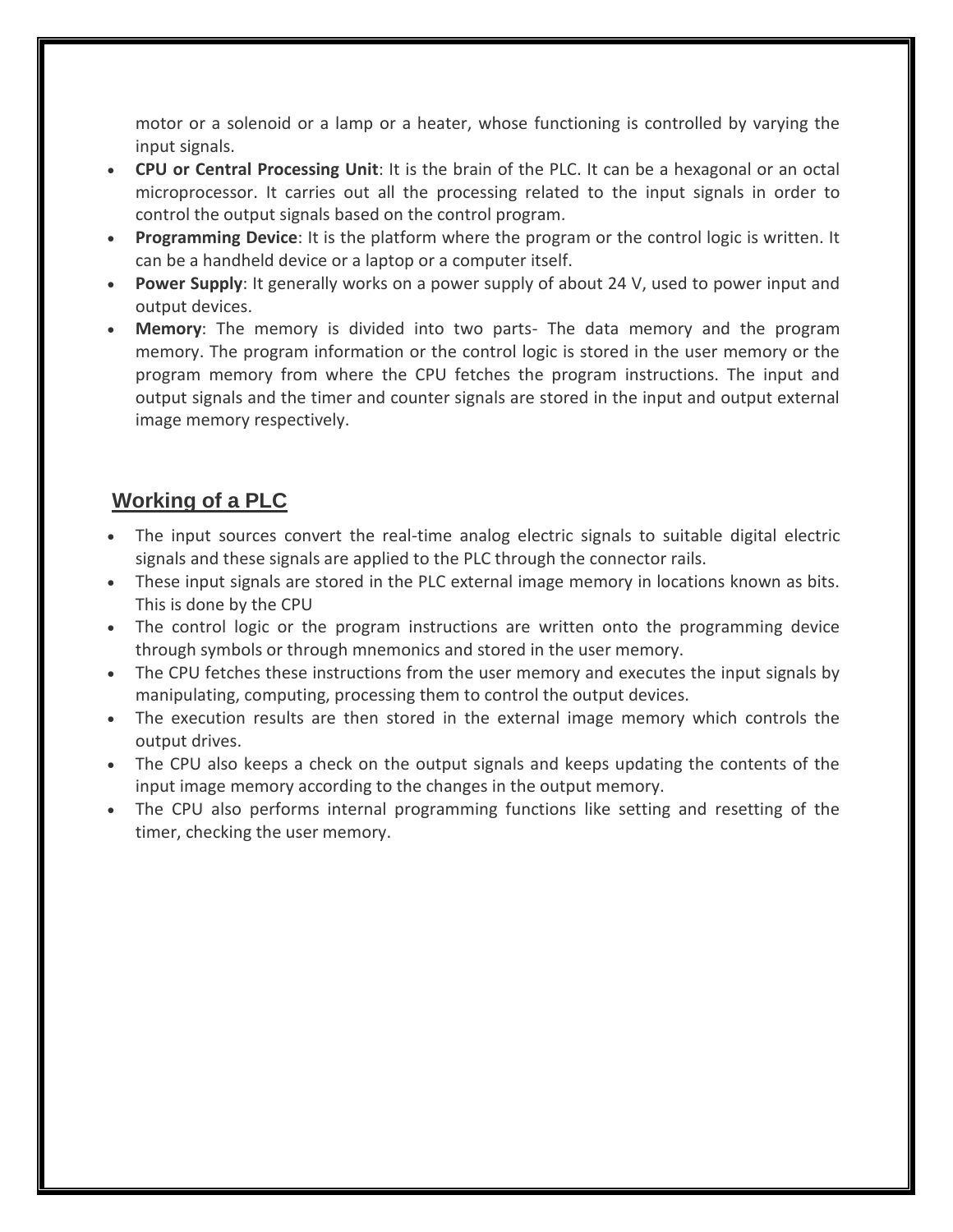

## **4.5 Input/output Processing and Programming**

Another portion of RAM is allocated for the storage of current I/O status. Every single input/output module has been assigned to it a particular location within the input/output image table. The location within the input and output image tables are identified by addresses, each location has its own unique address. During the execution of user program, the microprocessor scans the user program and interpret the user commands, the status of input modules used are read from the input image table (not directly from the input module itself). Various output device status generated during the execution of user program are stored in the output image table (not directly to output modules).

# **4.6 Mnemonics**

A ladder diagram written in alphanumeric characters for easier understanding than the machine language program to be executed by CPU Unit. The **mnemonic** code can be converted to a ladder diagram in the **PLC**.

## **4.7 Master and Jump Controllers**